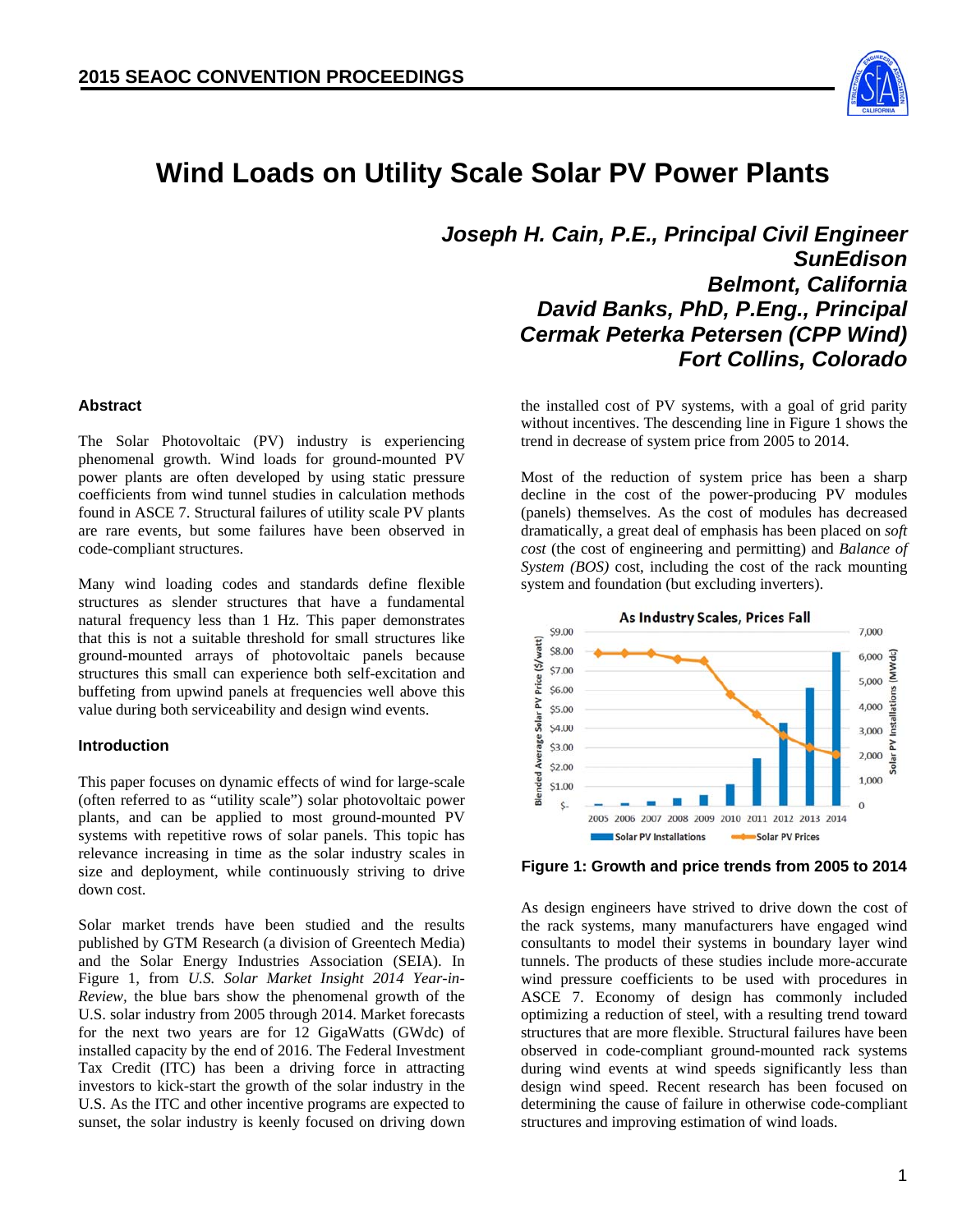# **Terminology**

To facilitate the reader's understanding of terminology used in this paper, we offer the following introduction. Although *module* is actually an electrical term, the power-producing components that produce electricity from sunlight are often interchangeably referred to as *panels* or *modules*. Most solar modules have an extruded aluminum frame, but there are also double-laminated glass-on-glass modules that are frameless.

*Fixed-tilt* racks usually have a series of beams and purlins, with south-facing solar modules in northern latitudes. Most fixed-tilt racks in North America have tilt angles from 10 to 30 degrees. *Single-axis trackers (SATs)* usually have a torque tube oriented from north to south, with a motor and gear drive such that each rack tracks the path of the sun throughout the day from east to west. The torque tubes pass through a series of bearings such that they are free to rotate outside of the gear drive. Most SATs include a stow strategy to reduce angle of attack above a certain detected wind speed threshold. *Dualaxis trackers* are usually mounted on a mono-pole, and track the sun path such that the modules are continuously oriented toward the sun. Dual-axis trackers and parking lot canopy structures are outside the scope of this paper.

Modules can be arranged on a rack mounting system in *portrait* or *landscape,* and can be single rows or multiple rows, depending on the configuration of the rack. For example, most single-axis trackers have a single row of modules in portrait, attached to the torque tube by rails. Fixed-tilt racks will have multiple rows of modules in portrait or landscape. For fixed-tilt rack systems, a distinct portion of an array that is structurally independent of adjacent racks is referred to as a *table.* For example, in industry jargon, one might describe one table as "2Px10" to describe a rack "two high in portrait" by 10 modules wide. If one were to lay a measuring tape over the top of a table, the distance from the lowest edge to the highest edge can be referred to as the *chord length,* as shown in Figure 2.

### **Wind Loads from ASCE 7**

#### Wind Speed

From ASCE 7-10 Table 1.5-1, Risk Category (RC) is usually assigned as Risk Category I (one), as ground-mounted rack systems are non-building structures that typically represent a low risk to human life in the event of failure. Therefore, wind speeds are usually found in ASCE 7-10 Figure 26.5-1C for Risk Category I. Readers of the 2012 International Building Code (IBC) or 2013 California Building Code (CBC) have on occasion interpreted Table 1604.5 as requiring RC III or even RC IV owing to a "shopping list" that includes "power generating stations." Risk categories III and IV do not apply, as they are intended to avoid interruption of electricity to critical infrastructure following a high wind event. This added level of reliability appears unnecessary for a solar power plant where production is interrupted nightly.

Where the locations of solar power plants fall within or near Special Wind Regions identified in ASCE 7, the reader is cautioned to carefully consider other data for local design wind speed. Recent site-specific wind studies for solar power plants have identified room for improvement in the boundaries of mapped Special Wind Regions in ASCE 7, and in the design wind speeds provided by local building departments. The commentary of ASCE 7 indicates that "some" of the special wind regions are shown in their wind maps, but does not preclude the existence of others that have not yet been identified. Many PV power plants are being built in remote regions that did not receive much scrutiny in the development of the current wind maps.

#### Wind load coefficients

Even though ground-mounted PV rack systems are nonbuilding structures, the net pressure coefficients for monoslope free roofs from ASCE 7 provide reasonable (though not necessarily conservative) wind loads in most cases. The wind pressures on individual panels – and therefore the mounting clamps or fasteners that attach the



**Figure 2: Simplified PV rack system geometry and terminology**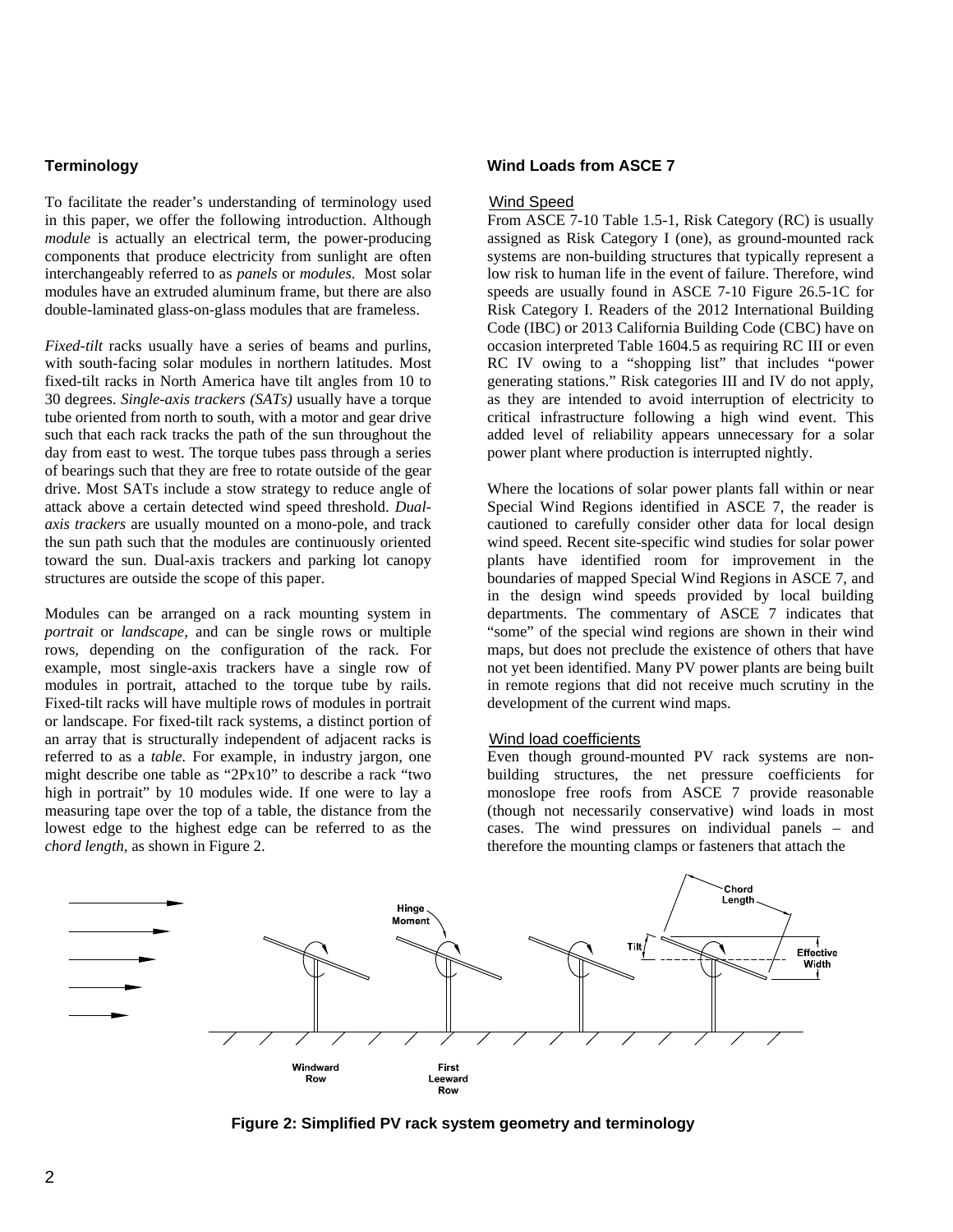panels to purlins – are most accurately derived from Chapter 30, Wind Loads on Components and Cladding (C&C). For the primary structure, the MWFRS Directional Procedure of Chapter 27 for Wind Loads on Buildings is the most common method used to determine wind pressures directly from ASCE 7. In this method, Net Pressure Coefficients  $C_N$  are found in Figure 27.4.4 for Monoslope Free Roofs.

The code provides a Gust Effect Factor *G* of 0.85 for rigid structures, and then advises that low-rise structures are permitted to be considered rigid. As with the rest of ASCE 7- 10, the authors of this standard did not envision it being applied to utility-scale PV plants. Both parts of this are not suitable for the kind of racking systems we are addressing in this study. As we will see later, these structures are often not functionally rigid (meaning stiff enough to avoid dynamic effects), and even if they were, a gust effect factor of 1 is more appropriate for structures this small. Our advice is to set  $G = 1$  and then ignore it. The next paragraph provides our rationale for those interested.

The gust effect factor was introduced in its current form in ASCE 7-95, and the genesis is well-explained by its creators, Solari and Kareem (1998). The goal is to account for the fact that a 3-second gust will not completely envelope and simultaneously load all sides of a building. When calculating loads on the MWFRS using mean pressure coefficients on the building envelope, the 3-second gust wind speed is too short a duration for the building to fully respond. For a structure that is only 2 meters wide, a 3-second gust is more than long enough in duration to completely load the MWFRS. At 90 mph (40 m/s), a 3-second gust is 60 times larger than the structure. It is closer to a point structure. Here we quote directly from Solari and Kareem:

"If a structure is infinitely rigid and small, the noncontemporaneous action of wind and resonant effects are negligible and  $G = 1$  ... implying that the equivalent static pressure  $p$  is simply the product of the peak dynamic pressure and the [mean] pressure coefficient."

In fact, if mean pressure coefficients are to be used, then a value of  $G > 1$  is more appropriate for a structure of this size.

Rather that attempting to factor or adjust the gust wind speed pressure in order to use mean pressure coefficients, it is easier to directly measure the correlated load on the structure in the wind tunnel and normalize it by the 3-second gust wind speed. This is what was done to derive the  $GC_p$  cladding pressure coefficients in the code.

#### **Atmospheric Boundary Layer Wind Tunnel Studies**

Many manufacturers of rack mounting systems for utility scale PV systems have considered wind tunnel studies to be an important part of their value engineering. Resultant static wind pressure coefficients are often lower than the tabled values found in ASCE 7, particularly in the array interior. By commissioning wind tunnel studies, manufacturers can reduce both construction cost and risk of structural failure by incorporating better understanding of wind pressures into their design practice to optimize their designs.

Wind tunnel studies for large-scale ground-mounted PV rack mounting systems are performed using a scale model of the rack system (often in approximately 1/50 scale) in a boundary layer wind tunnel, according to the Wind Tunnel Procedure described in ASCE 7-10 Chapter 31. Upwind surface roughness effects are simulated with objects placed upstream in the wind tunnel. A scale model is constructed to represent the geometry of the tables, including tilt angle, chord length, and the height of the lowest edge above the ground surface. As shown in Figure 3, the rows of tables are placed on a turntable inside the wind tunnel, such that wind effects can be measured from a full range of approach angles. Pressure taps are installed in the tables to record pressure data at very high frequencies (on the order of 500 Hz).



**Figure 3: Scale model of PV system on turntable in wind tunnel, showing pressure taps** 

Different static pressure coefficients are often provided for portions of the array. The boundaries of the arrays are unsheltered from wind, with highest static wind pressures in array corners, then north and south edge rows, and east and west edge tables. The lowest static wind pressures are seen in the interior of the arrays owing to sheltering from wind by surrounding tables.

As described above, a proper *atmospheric boundary layer* (ABL) wind tunnel simulation will provide a combined net gust pressure coefficient across the modules, *GC<sub>N</sub>*. Tests are sometimes inappropriately conducted at full scale in smooth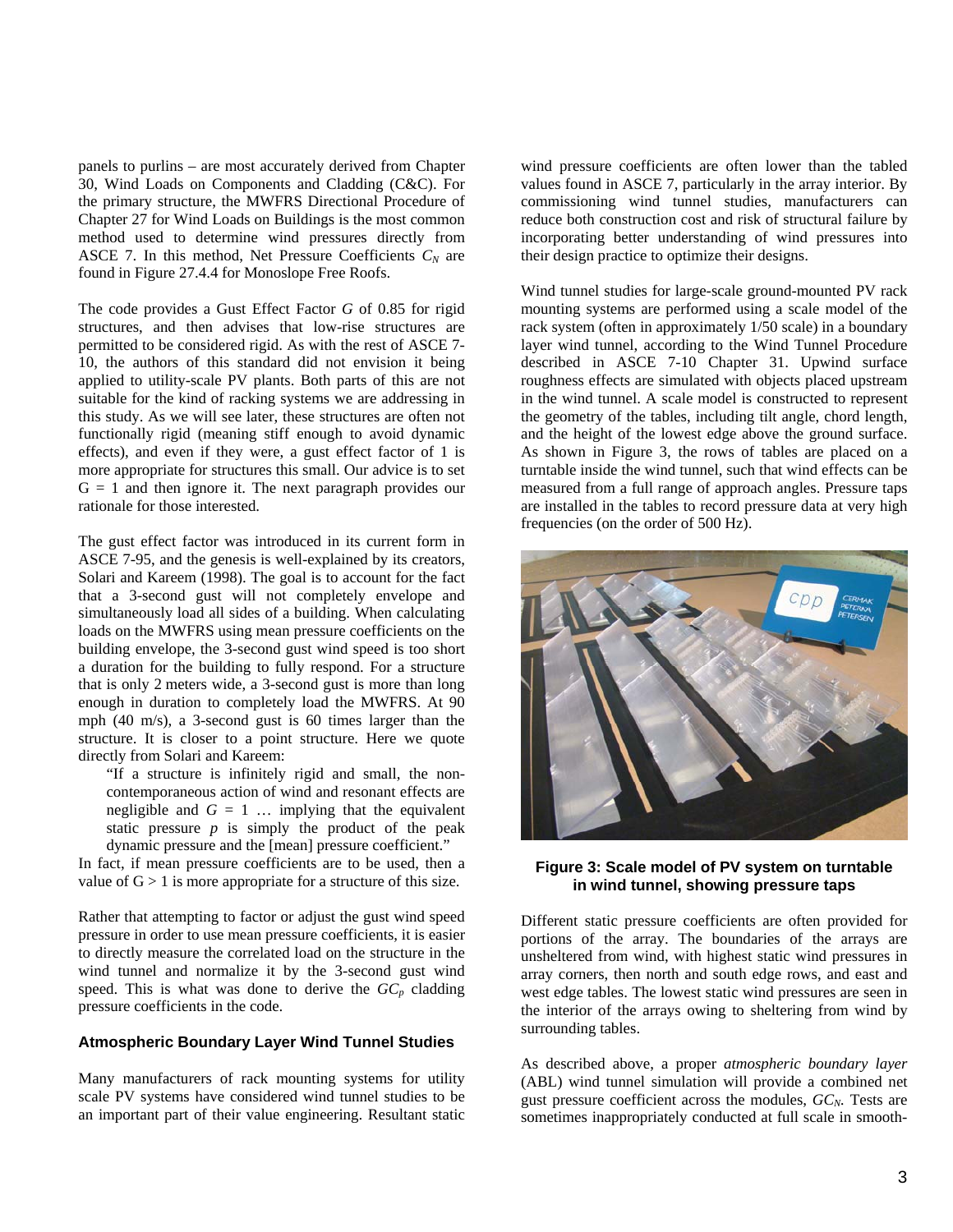flow aerospace wind tunnels, resulting in mean pressure coefficients, which then need to be adjusted using a suitable gust effect factor. This is not recommended for a host of reasons, not the least of which is because the loads are generally not quasi-steady and even the mean pressure coefficients can be incorrect. The mean wind load is not a reliable predictor of the peak wind load. Some of the low-rise wind loads in ASCE 7-10 date from the ANSI 1972 standard, when using mean load was often the only option due to the data collection limitations and measurement methods of the time. In 2015, there is no compelling reason to avoid direct measurement of peak wind loads.

In Figure 4, we compare net uplift and downforce on the perimeter of the array from ABL wind tunnel test data for various ground mount configurations with the values from the ASCE 7 monoslope free roof table, with  $G = 1$ . The scatter in the wind tunnel data is the result of different tributary areas (shorter or longer spans associated with a single support post), ground clearances, and row-to-row spacing. In some cases, the support structures themselves affect the flow beneath the modules.





In Figure 4, the ASCE 7 balanced load case (Case A) is shown as a solid line, the unbalanced (Case B) as a dashed line. In general, the balanced load cases can be seen to envelope the data, with the exception of uplift at low tilt angles. However, the load patterns provided in Case A – which sometimes feature higher loads on the leeward side – were never observed during any of the testing. Peak row-end cantilever moments are not captured by the top-half/bottomhalf load patterns in the code. These unbalanced patterns do

not accurately reflect some load distributions. For example, they will not properly predict top-of-post moments for single rows of posts supporting off-center tables. This is not surprising, as the loads in ASCE 7 have only been validated for small carports with corner supports (Uematsu et al, 2007).

The peak loads shown in Figure 4 were not all measured in the first windward row. In some cases, the data points are for the last leeward row, and other data points are for the second row. The presence of rows of racks behind and beside the table has a significant effect on the loads. Given that the ASCE 7 coefficients are from short-aspect-ratio tests of isolated tables, it is remarkable that the monoslope free roof values match the data as well as is shown.

When visualizing the wind flow over the array in the wind tunnel, one of the most obvious effects is the separation of the wind over the first row, followed by a reattachment near the second row. When the shear layer comes down directly on the second row, the peak wind loads rival those in the first row. This shear layer is quite unsteady. When examining the wind loads in the second row, it is apparent that there is a spike in energy of the kind typically associated with vortex shedding. This effect has only recently been apparent at solar PV power plants, as a result of forensic analysis to determine the cause of failure of code-compliant structures.

### **Vortex Shedding**

Vortex shedding – often referred to as *Von Kármán Vortex Street* – is a naturally occurring phenomenon, as seen in cloud cover near an island in Figure 5. An example of a computational fluid dynamics (CFD) model is shown in Figure 6. Vortex shedding creates cycles of alternating pressure on a fixed object in the wake.



**Figure 5: Naturally occurring Von Kármán vortex shedding downstream from island**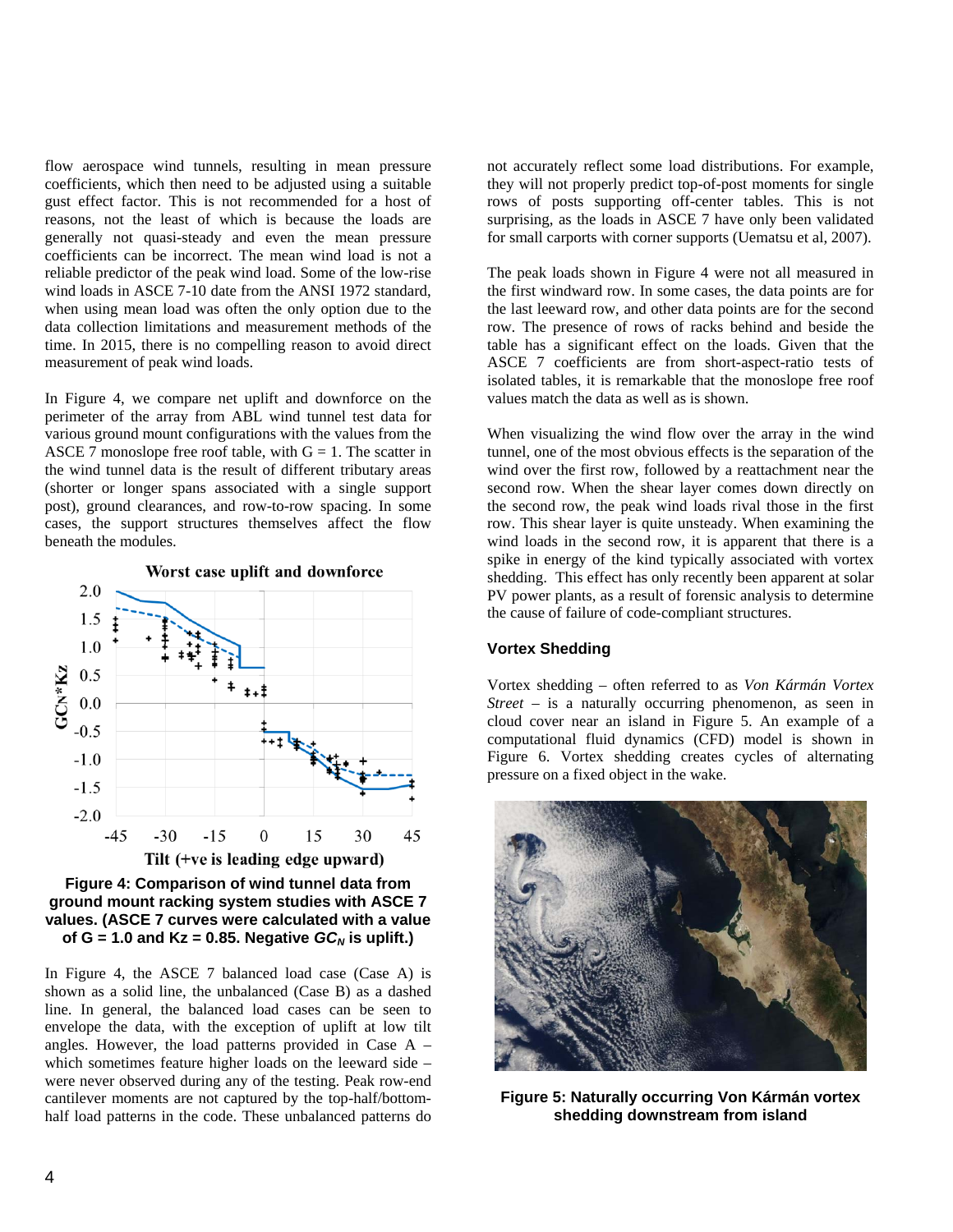The Von Kármán vortex street is well understood by the wind engineering community and experts of fluid dynamics. It is typically described by the fixed Strouhal number, *St,* at which the vortices are shed from any given shape.

$$
St = fLU \tag{1}
$$

where  $f$  is the frequency in Hz,  $L$  is the characteristic length of the body, and *U* is the wind speed in m/s. In this case, L is the vertical projection of the chord length, *C*, and is given by:

$$
L = C * sin(\theta)
$$
 (2)

where  $\theta$  is the tilt angle of the table. For SATs, tilt angle  $\theta$  is variable. Since *St* is fixed for any given shape, if the wind speed is doubled, the frequency of the vortex shedding is also doubled. Equation (2) also implies that the vortex shedding frequency increases for lower tilt systems.

The expected value of *St* for a tilted flat plat is 0.15 (Fage & Johansen, 1927) or 0.16 (Chen and Fang, 1997). Note that Equation (2) is not accurate for tilt angles less than about 10 degrees, as the vortex shedding energy peak is less well predicted by vertical projected height.



#### **Figure 6: Computational Fluid Dynamics (CFD) model of Von Kármán vortex street**

A fixed-tilt ground mount is typically arranged close to the ground in arrays with multiple rows. The winds approaching the array near the ground are quite gusty, and are even more gusty inside the array. All of these factors act to prevent the kind of "clean," reliably spaced vortex shedding seen in the figures above. In some ways, this makes things worse. The peak in energy is still there, it is just spread out over a wider range of frequencies. Rather than worrying that one of your system's natural frequencies may occasionally perfectly match  $f_s$ , you now need to be concerned when any of them are in the same ballpark.

During a storm with a 50 m/s (115 mph) wind gust at a height of 10 m in open country, we expect the hourly mean wind speed at panel height will be about 25 m/s. Assuming  $St =$ 0.15-0.16, if the racking system has a chord length of 4 m (for example, 2 high in portrait) and a tilt angle of  $20^{\circ}$ , then Equation (1) indicates that it will shed vortices at 3 Hz. If the racking system has a natural frequency of 3 Hz, it is perfectly tuned for dynamic excitation.

As it is the wake of the upwind panels that causes this problem, interior rows of panels are more susceptible to dynamic issues than panels on the array perimeter.

Studies have shown the energy associated with vortex shedding for a ground mount system typically has a big peak near  $St \sim 0.12$ , and the peak usually drops off significantly for  $fL/U > 0.2$ . This is illustrated in the energy spectrum in Figure 7.



**Figure 7: Energy Spectrum vs. reduced frequency (***fL/U***)**

#### **Rigid versus Flexible Structures**

ASCE 7-10 Section 26.2 defines "Building or Other Structures, Rigid" as: "A building or other structure whose fundamental natural frequency is greater than or equal to 1 Hz." Section 26.2 also defines "Building and Other Structure, Flexible" as: "Slender buildings and other structures that have a fundamental natural frequency less than 1 Hz."

As the Strouhal calculations and data above make clear, the 1 Hz threshold was never intended for use with structures as small as individual solar panels, and certainly not row-uponrow of them. The 1 Hz threshold is intended for building structures such as air traffic control towers and skyscrapers.

For the system described above, a better initial threshold for avoiding the worst dynamic effects would be a natural frequency greater than about 4 or 5 Hz, a rule of thumb that is sometimes applied for systems of this type. This threshold would increase if the design wind speed increased, if the tilt angle was reduced, or if the chord length was smaller. The initial threshold could decrease for other rack geometries.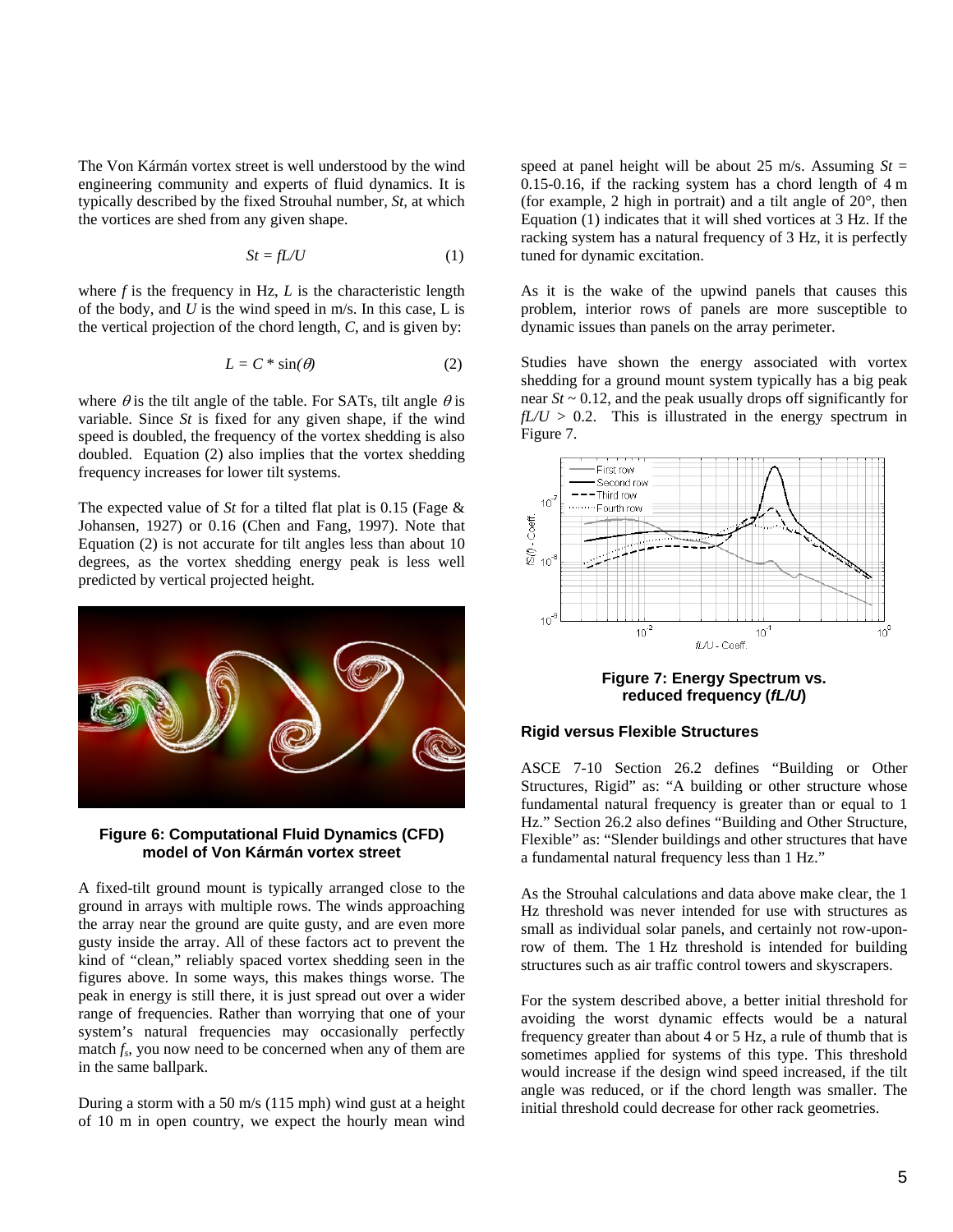Note that keeping reduced frequencies *fL/U* greater than 0.2 does not guarantee that dynamic effects will be negligible. In some situations, the wind excitation energy at reduced frequencies above 0.2 is not negligible, and analysis is needed to show that the structure can handle the inertial loads associated with modal excitation.

ASCE 7, like most wind loading standards around the world, does recognize this possibility. Section 27.1.2 allows use of this equivalent static force (ESF) wind loading method if:

"The building does not have response characteristics making it subject to across-wind loading, *vortex shedding,* instability due to galloping or flutter; or it does not have a site location for which channeling effects or buffeting in the wake of upwind obstructions warrant special consideration."

Section 26.9.5 of ASCE 7-10 includes a method for considering flexible or dynamically sensitive structures. This is used to adjust the gust effect factor, which is designed to capture the along-wind response of the structure due to different gust durations in the approaching wind. These formulas provide no method for taking into account the big spike in gust wind energy due to vortex shedding, and they should not be used. As with the static loads, the gust effect factor *G* should be set to 1.0 and ignored.

So what can be done to determine the loads associated with modal excitation due to this broadband vortex shedding? While the natural frequencies are different than skyscrapers, the analysis needed is identical, and is well-established. The first step is to examine the modes of vibrations.

## **Modal Analysis and Natural Frequency**

Most Finite Element Analysis (FEA) applications are capable of providing *modal analysis* to determine critical mode shapes and their associated natural frequencies of vibration. This is sometimes referred to as *Eigenvalue Analysis.* The accuracy of FEA modal analysis is highly dependent on assumptions used when building the FEA model. For example, PV modules are often mounted to purlins using module clamps or bolts at four distinct points. Modeling all PV modules within one table as a continuous plate would over-estimate the stiffness of the table. Modeling the PV modules with connections at four distinct points (that is, at module clamp locations) is more tedious. The accuracy of the FEA model is also influenced by assumptions for joint fixity.

For ground-mounted systems, assumptions for steel piles are very important. For example, a common error is to model the steel piles as *fixed* at the soil surface. If soil conditions are known or assumed, a more-complex model can be developed using soil springs along the embedment depth of steel piles.

As an alternative, an approximation can be developed using a point of fixity at some depth below the soil surface. If further study is needed, the ideal case would be to first perform field vibration testing (as described in the next section), then calibrate the FEA modal analysis model (for example, point of pile fixity below ground surface) to obtain the same resultant natural frequencies as in field testing.

The goal of modal analysis is to identify the mode shapes with lowest natural frequencies that can be excited by wind. Common mode shapes of concern for a fixed-tilt mounting system are inverted pendulum sway in the north-south direction and in the east-west direction. Often there will be a family of these modes. For example, a table with two center posts might have both posts sway in unison, and 180 degrees out of phase.

Note that for a fixed tilt system facing south (or north in the southern hemisphere), the east-west sway mode is difficult for the wind to excite, because the vast majority of the wind pressure acts across the PV modules (from top-to-bottom). This thought process can be applied to all mode shapes – for significant wind excitation, there needs to be modal motion normal to the plane of the PV tables.

A second family of modes common to both single-axis trackers and fixed-tilt systems, is up-and-down motion inbetween the posts. Again, there will often be a family of these modes, with neighboring post-to-post spans moving in phase or out of phase. By their very nature (heaving up and down), these primarily involve motion normal to the plane of the tables, and so are quite susceptible to wind excitation.

The lowest frequency mode for SATs is almost always torsion about the torque tube, with the greatest angular displacement at the row ends, and minimal angular displacement near the drive motor or drive shaft. The modes are almost always at frequencies below 2 Hz. Using the guidelines above, we can see that this torsional mode can be excited at wind speeds below the typical detected stow velocities of 40-60 mph.

# **Dynamic Analysis**

Dynamic analysis is traditionally conducted in the frequency domain using a mechanical admittance function, as described in Guha et al (2015). An approximate analysis can be performed for a single mode by assuming that the effects of a given mode directly correspond (1:1) to a static load coefficient of concern (for example, where motion in the north-south sway mode is considered to translate directly into increased base moments). The output from such an analysis is often presented as a *dynamic amplification factor,* or DAF, which is a multiplier (always greater than 1.0) to be applied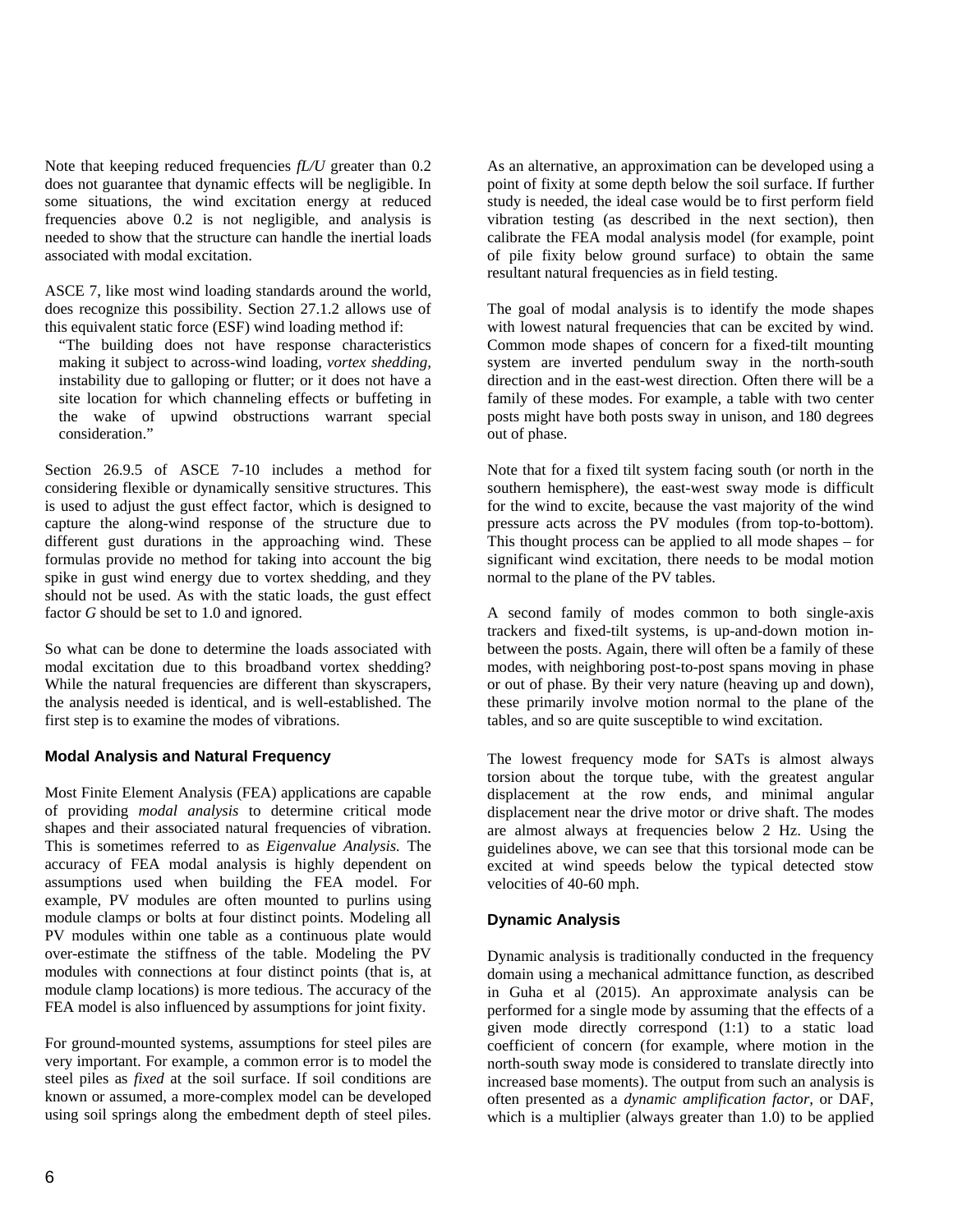to the static loads which will predict the combined static and dynamic loading.

The sample DAF plot in Figure 8 is for a particular interior row mode shape. The peak DAF is 2, which will typically offset all of the static load reductions from a wind tunnel study of loads in the array interior. This can be avoided by keeping the natural frequencies and/or damping ratios high enough. The DAF can be considerably higher for the second row, sometimes greater than 5 at the peak fD/U. Note that the DAF is greater than 1.0 at fD/U = 0.2. (D = L in this case.)



**Figure 8: Dynamic Amplification Factor (DAF) for a single mode shape for interior rows.** 

The most precise method is to include all modes of concern in the frequency domain, and determine the effect of a particular component using modal influence coefficients. A similarly precise method is to conduct the dynamic analysis by inputting the time series of wind excitation into the FEA software. The wind tunnel time series data needs to be of sufficient duration that the effects of buffeting from vortex shedding can be statistically characterized. This generally means running the simulation for a few minutes of full scale winds. The point of diminishing return will be evident.

Note that because of the unusually large model scales required for ABL wind tunnel tests of ground mounted solar, if this is the source of the time series, then the wind tunnel must provide some method of compensating for missing low frequency turbulence (Banks et al 2015, Mooneghi et al. 2015). A DAF can be determined by turning off the mass to obtain the background response, then statistically comparing the peaks from each method.

Figure 8 illustrates that the effects of dynamic loading induced by vortex buffeting depend significantly on the damping ratio. If the damping ratio is below 1%, small (2 m chord length) ground mounted systems with natural frequencies under 2 Hz can experience dynamic loads that are 2-10 times greater than the static loads. Failures are often not as evident as with rooftop PV systems, since the ground mounted panels will probably still be where they were placed. However, post-storm inspection would reveal the beginning of plastic deformation of structural components and connections. Anyone watching the array during the storm would not miss the swaying and/or twisting of the rack systems that caused the damage. This effect will be most pronounced in the second upwind row.

In some cases, systems will have significant damping, for example due to single-axis tracker drive motors or aerodynamic damping. This will keep the motion from becoming excessive. Add-on damping systems (similar in appearance to automotive shock absorbers) can also be incorporated into the design of SATs.

#### **Field Vibration Testing of Built PV Rack Systems**

The most definitive way to understand the vibration behavior of ground-mounted PV rack systems (and the only way to accurately determine the damping ratio) is to conduct field vibration testing of built systems. These tests include interaction of all components of the system from PV module stiffness and attachment method, true behavior of connections (which are usually somewhere in-between *fixed* and *pinned),* and characteristics of foundation piles with soil interaction. As vibration behavior is dependent on foundation type and member selection as well as soil characteristics, results from off-site prototyped systems can be significantly different from field results for a particular built project.

In the most pure form, the system is displaced and then suddenly released and allowed to vibrate freely. This is sometimes referred to as a "pluck test," which is effective for some mode shapes but not all. Some mode shapes are more easily excitable with human effort. However, with human effort it is sometimes not possible to isolate only one mode shape, as other sympathetic mode shapes can be activated.

In professional field vibration testing, accelerometers are mounted to the PV tables in strategic locations. Use of accelerometers is ideal, as the damping ratios of various mode shapes can be equally significant in the determination of DAFs. Professional vibration study reports include a clear description of each mode shape along with its natural frequency and damping ratio.